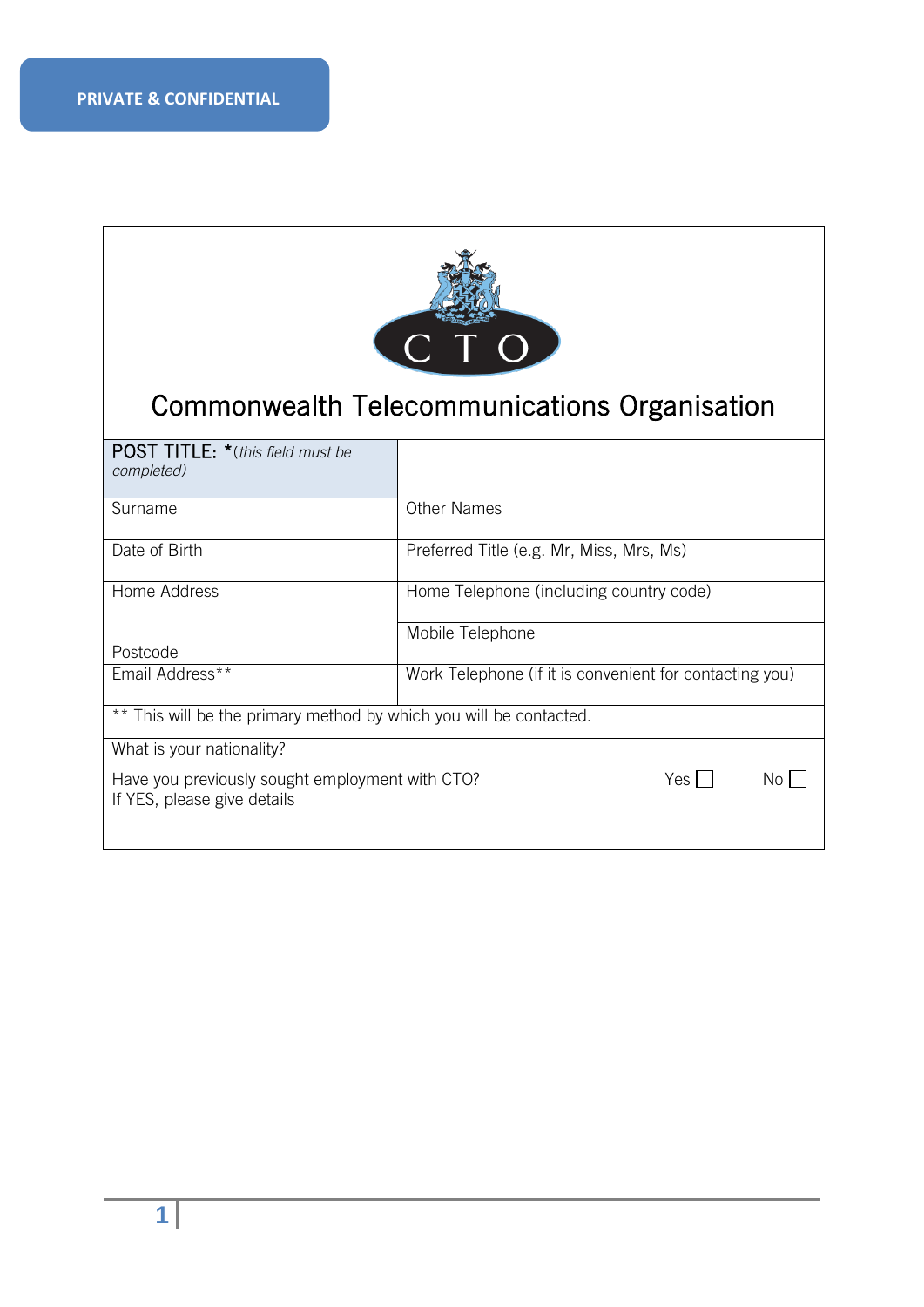| PRESENT EMPLOYMENT<br>(if currently unemployed please give details of last employer) |                                    |                           |           |                           |  |                                                                                                                                                                                                     |
|--------------------------------------------------------------------------------------|------------------------------------|---------------------------|-----------|---------------------------|--|-----------------------------------------------------------------------------------------------------------------------------------------------------------------------------------------------------|
|                                                                                      | Name, address and telephone number |                           |           |                           |  |                                                                                                                                                                                                     |
|                                                                                      |                                    |                           |           |                           |  |                                                                                                                                                                                                     |
|                                                                                      |                                    |                           |           |                           |  |                                                                                                                                                                                                     |
| Date of commencement                                                                 |                                    |                           | Job Title |                           |  | Date appointment ended                                                                                                                                                                              |
| Please give a brief description of your duties                                       |                                    |                           |           |                           |  |                                                                                                                                                                                                     |
|                                                                                      |                                    |                           |           |                           |  |                                                                                                                                                                                                     |
|                                                                                      |                                    |                           |           |                           |  |                                                                                                                                                                                                     |
| Present basic salary (In Pounds<br>sterling)                                         |                                    |                           |           | Notice required           |  |                                                                                                                                                                                                     |
| Full or part time:                                                                   |                                    |                           |           | Reason for leaving:       |  |                                                                                                                                                                                                     |
| Additional payments or benefits                                                      |                                    |                           |           |                           |  |                                                                                                                                                                                                     |
|                                                                                      |                                    |                           |           | <b>EMPLOYMENT HISTORY</b> |  |                                                                                                                                                                                                     |
|                                                                                      |                                    |                           |           |                           |  | Please list your work experience since leaving full time education. Start with the most recent employer.<br>Please use a separate sheet if necessary. All gaps in employment must be accounted for. |
| <b>Dates</b><br>From                                                                 |                                    | Employer's name & address |           |                           |  | Job Title, Brief summary of duties and<br>reasons for leaving                                                                                                                                       |
| To<br>DD/MM/YY                                                                       |                                    |                           |           |                           |  |                                                                                                                                                                                                     |
|                                                                                      |                                    |                           |           |                           |  |                                                                                                                                                                                                     |
|                                                                                      |                                    |                           |           |                           |  |                                                                                                                                                                                                     |
|                                                                                      |                                    |                           |           |                           |  |                                                                                                                                                                                                     |
|                                                                                      |                                    |                           |           |                           |  |                                                                                                                                                                                                     |
|                                                                                      |                                    |                           |           |                           |  |                                                                                                                                                                                                     |
|                                                                                      |                                    |                           |           |                           |  |                                                                                                                                                                                                     |
|                                                                                      |                                    |                           |           |                           |  |                                                                                                                                                                                                     |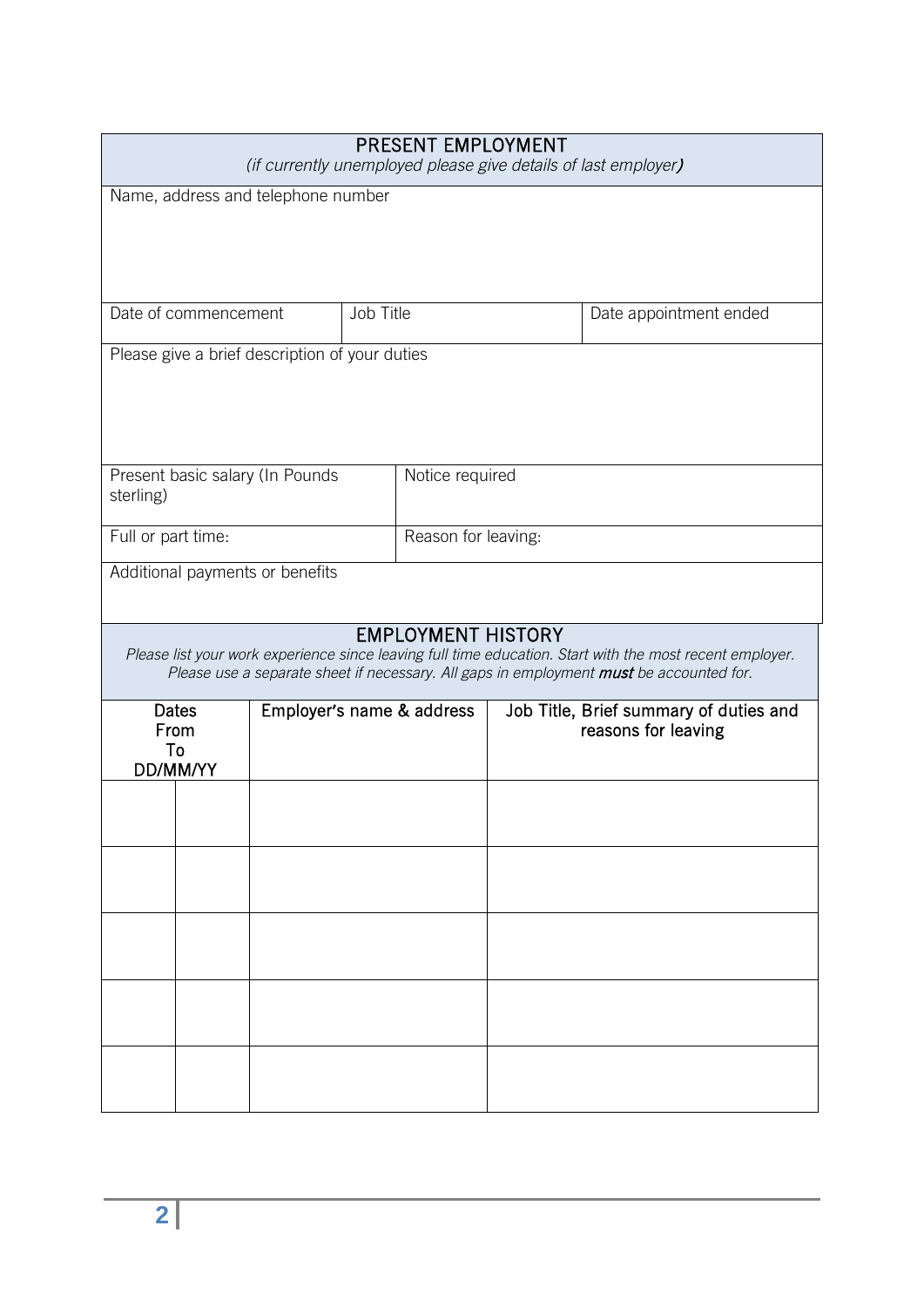| <b>Voluntary/Unpaid Activities</b>                                                                                                                                                                     |    |             |          |        |                            |                         |
|--------------------------------------------------------------------------------------------------------------------------------------------------------------------------------------------------------|----|-------------|----------|--------|----------------------------|-------------------------|
| From                                                                                                                                                                                                   | To |             | Position |        | Brief details of<br>duties | Name of<br>organisation |
|                                                                                                                                                                                                        |    |             |          |        |                            |                         |
| *Periods when not employed<br>All gaps/periods between jobs must be accounted for. Please provide details of periods of<br>unemployment or the reason for any gap in employment and reasons for these. |    |             |          |        |                            |                         |
| Start date                                                                                                                                                                                             |    | Finish date |          | Reason |                            |                         |
|                                                                                                                                                                                                        |    |             |          |        |                            |                         |

|                                                 | <b>SECONDARY EDUCATION</b><br>(You will be required to produce evidence to demonstrate you have obtained all qualifications |                                                                |                      |                                 |                                                                                     |       |  |  |
|-------------------------------------------------|-----------------------------------------------------------------------------------------------------------------------------|----------------------------------------------------------------|----------------------|---------------------------------|-------------------------------------------------------------------------------------|-------|--|--|
| that you rely upon to support your application) |                                                                                                                             |                                                                |                      |                                 |                                                                                     |       |  |  |
|                                                 | <b>Dates</b>                                                                                                                | Name & address of                                              |                      |                                 | <b>Examinations Passed</b>                                                          |       |  |  |
| From                                            | To                                                                                                                          | School                                                         |                      | Awarding                        | Qualification                                                                       | Grade |  |  |
|                                                 |                                                                                                                             |                                                                |                      | body                            |                                                                                     |       |  |  |
|                                                 |                                                                                                                             |                                                                |                      |                                 |                                                                                     |       |  |  |
|                                                 |                                                                                                                             |                                                                |                      |                                 |                                                                                     |       |  |  |
|                                                 |                                                                                                                             |                                                                |                      |                                 |                                                                                     |       |  |  |
|                                                 |                                                                                                                             |                                                                |                      |                                 |                                                                                     |       |  |  |
|                                                 |                                                                                                                             |                                                                |                      |                                 |                                                                                     |       |  |  |
|                                                 |                                                                                                                             |                                                                |                      |                                 |                                                                                     |       |  |  |
|                                                 |                                                                                                                             |                                                                |                      |                                 |                                                                                     |       |  |  |
|                                                 |                                                                                                                             |                                                                |                      |                                 |                                                                                     |       |  |  |
|                                                 |                                                                                                                             |                                                                |                      |                                 |                                                                                     |       |  |  |
|                                                 |                                                                                                                             |                                                                |                      |                                 |                                                                                     |       |  |  |
|                                                 |                                                                                                                             |                                                                |                      | <b>FURTHER/HIGHER EDUCATION</b> |                                                                                     |       |  |  |
|                                                 |                                                                                                                             |                                                                |                      |                                 | (You will be required to produce evidence to demonstrate that you have obtained all |       |  |  |
|                                                 |                                                                                                                             | qualifications that you rely upon to support your application) |                      |                                 |                                                                                     |       |  |  |
|                                                 | <b>Dates</b>                                                                                                                | Name & address                                                 |                      |                                 | <b>Examinations Passed</b>                                                          |       |  |  |
| From                                            | To                                                                                                                          | of College /                                                   | <b>Awarding Body</b> |                                 | Qualification                                                                       | Grade |  |  |
|                                                 |                                                                                                                             | University                                                     |                      |                                 |                                                                                     |       |  |  |
|                                                 |                                                                                                                             |                                                                |                      |                                 |                                                                                     |       |  |  |
|                                                 |                                                                                                                             |                                                                |                      |                                 |                                                                                     |       |  |  |
|                                                 |                                                                                                                             |                                                                |                      |                                 |                                                                                     |       |  |  |
|                                                 |                                                                                                                             |                                                                |                      |                                 |                                                                                     |       |  |  |
|                                                 |                                                                                                                             |                                                                |                      |                                 |                                                                                     |       |  |  |
|                                                 |                                                                                                                             |                                                                |                      |                                 |                                                                                     |       |  |  |
|                                                 |                                                                                                                             |                                                                |                      |                                 |                                                                                     |       |  |  |
|                                                 |                                                                                                                             |                                                                |                      |                                 |                                                                                     |       |  |  |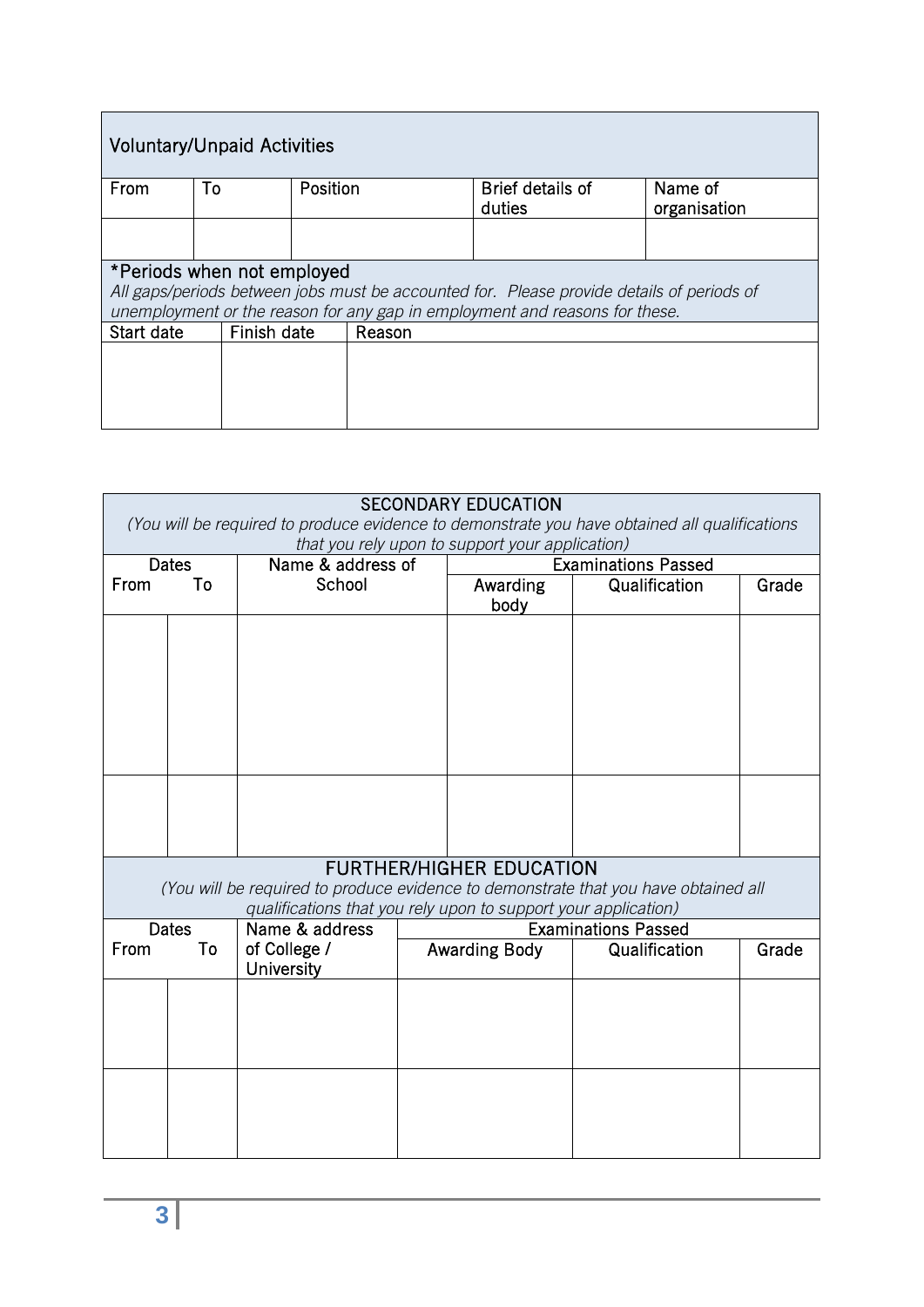| <b>Other Qualifications held including</b><br>vocational qualifications                 | Dates Awarded |  |  |  |
|-----------------------------------------------------------------------------------------|---------------|--|--|--|
|                                                                                         |               |  |  |  |
|                                                                                         |               |  |  |  |
|                                                                                         |               |  |  |  |
| Are you a member of a professional body? Yes $\Box$<br>No L<br>If yes, please specify : |               |  |  |  |
| What languages do you speak or write fluently?                                          |               |  |  |  |

| <b>SUPPLEMENTARY QUESTIONS</b>                                                                                                                                                                                                                                                                                                                                                                    |
|---------------------------------------------------------------------------------------------------------------------------------------------------------------------------------------------------------------------------------------------------------------------------------------------------------------------------------------------------------------------------------------------------|
| This post is exempt from the Rehabilitation of Offenders Act 1974, and therefore all convictions,<br><b>including all spent convictions</b> , must be declared. Do you have any past, present or pending<br>convictions, cautions, warnings, prosecutions or bind overs? Yes $\Box$<br>No II<br>If yes, you are required to provide details of the offence(s), and attach it to this application. |
| Do you have a personal relationship with any employee of the CTO or a member of the current<br>Executive Committee (ExCo)? Yes<br>No l<br>If yes, please give details                                                                                                                                                                                                                             |
| What are your personal interests and hobbies?                                                                                                                                                                                                                                                                                                                                                     |
| Website or publication in which advertisement was seen                                                                                                                                                                                                                                                                                                                                            |
| Do you have a disability? Yes $\Box$<br>No.<br>If so, please state what type of reasonable adjustment would be necessary to assist you during<br>the recruitment and selection process and/or at work.                                                                                                                                                                                            |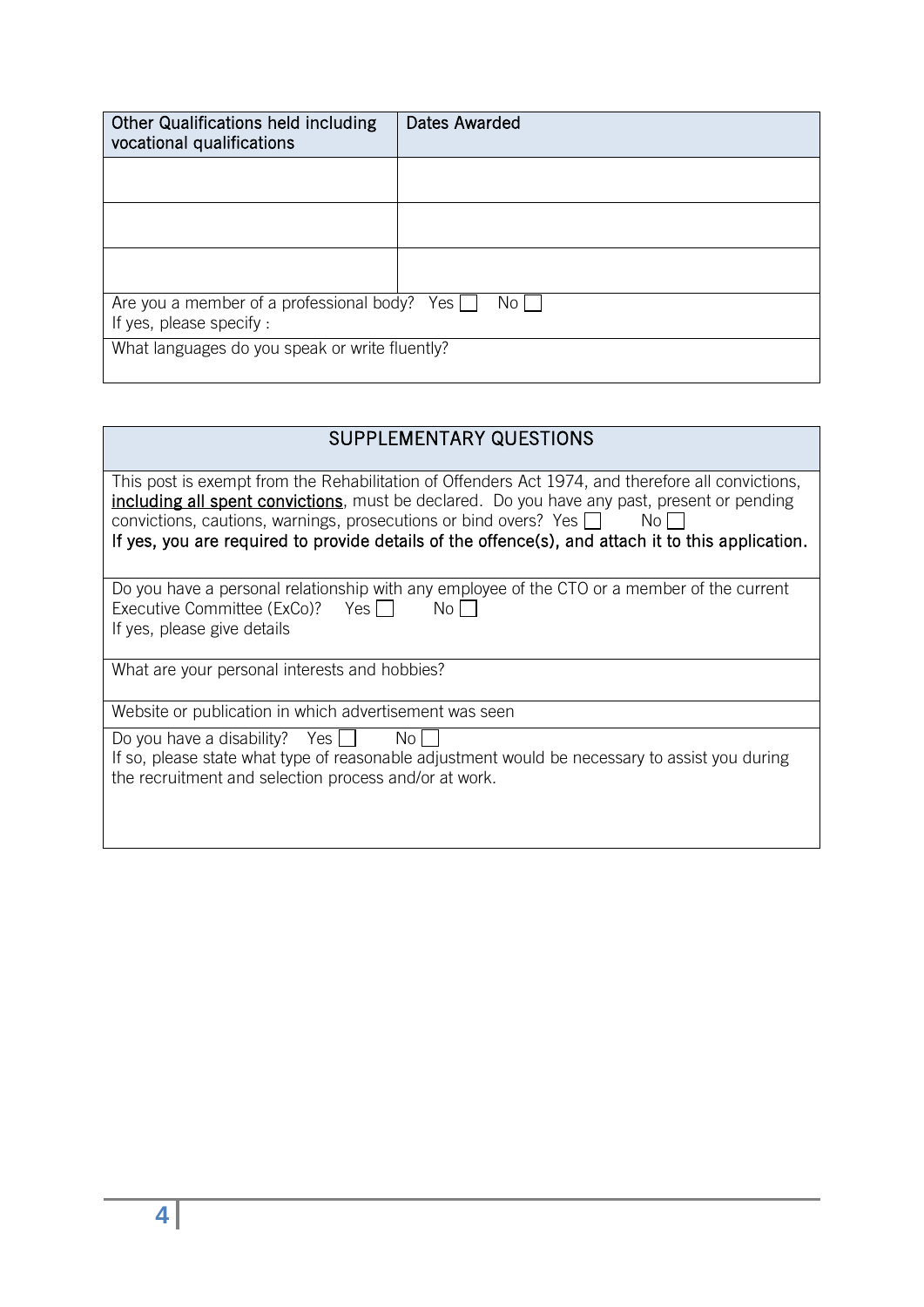| <b>REFERENCES</b>                                                                                                                                                                                                                                                                                                                                                                                                                                                                                                                                                                                                                           |                                                                           |  |  |  |
|---------------------------------------------------------------------------------------------------------------------------------------------------------------------------------------------------------------------------------------------------------------------------------------------------------------------------------------------------------------------------------------------------------------------------------------------------------------------------------------------------------------------------------------------------------------------------------------------------------------------------------------------|---------------------------------------------------------------------------|--|--|--|
| Please give the names and addresses of two referees                                                                                                                                                                                                                                                                                                                                                                                                                                                                                                                                                                                         |                                                                           |  |  |  |
| Name of referee:                                                                                                                                                                                                                                                                                                                                                                                                                                                                                                                                                                                                                            | Name of referee:                                                          |  |  |  |
| Job Title:                                                                                                                                                                                                                                                                                                                                                                                                                                                                                                                                                                                                                                  | Job Title:                                                                |  |  |  |
| Name and address of organisation:                                                                                                                                                                                                                                                                                                                                                                                                                                                                                                                                                                                                           | Name and address of organisation:                                         |  |  |  |
| Postcode:                                                                                                                                                                                                                                                                                                                                                                                                                                                                                                                                                                                                                                   | Postcode:                                                                 |  |  |  |
| Email address                                                                                                                                                                                                                                                                                                                                                                                                                                                                                                                                                                                                                               | Email address                                                             |  |  |  |
| Telephone number                                                                                                                                                                                                                                                                                                                                                                                                                                                                                                                                                                                                                            | Telephone number                                                          |  |  |  |
| Relationship to you                                                                                                                                                                                                                                                                                                                                                                                                                                                                                                                                                                                                                         | Relationship to you                                                       |  |  |  |
| May we approach this referee before interview?<br>Yes $\Box$<br>$No \Box$                                                                                                                                                                                                                                                                                                                                                                                                                                                                                                                                                                   | May we approach this referee before interview?<br>Yes $\Box$<br>$No \Box$ |  |  |  |
| I declare that the information set out in this application form is true, accurate and<br>complete. I also understand that if I have omitted facts that may have a bearing on my<br>application, or if there are any anomalies on this form these will be explored by the CTO.<br>Any false statement will result in rejection as a candidate and/or dismissal if appointed,<br>and if appropriate, possible referral to the police.<br>In accordance with the Data Protection Act, I expressly agree that the CTO may use and<br>process the information on this form as necessary, and for any legitimate purposes of the<br>organisation. |                                                                           |  |  |  |
| Signed                                                                                                                                                                                                                                                                                                                                                                                                                                                                                                                                                                                                                                      | Date                                                                      |  |  |  |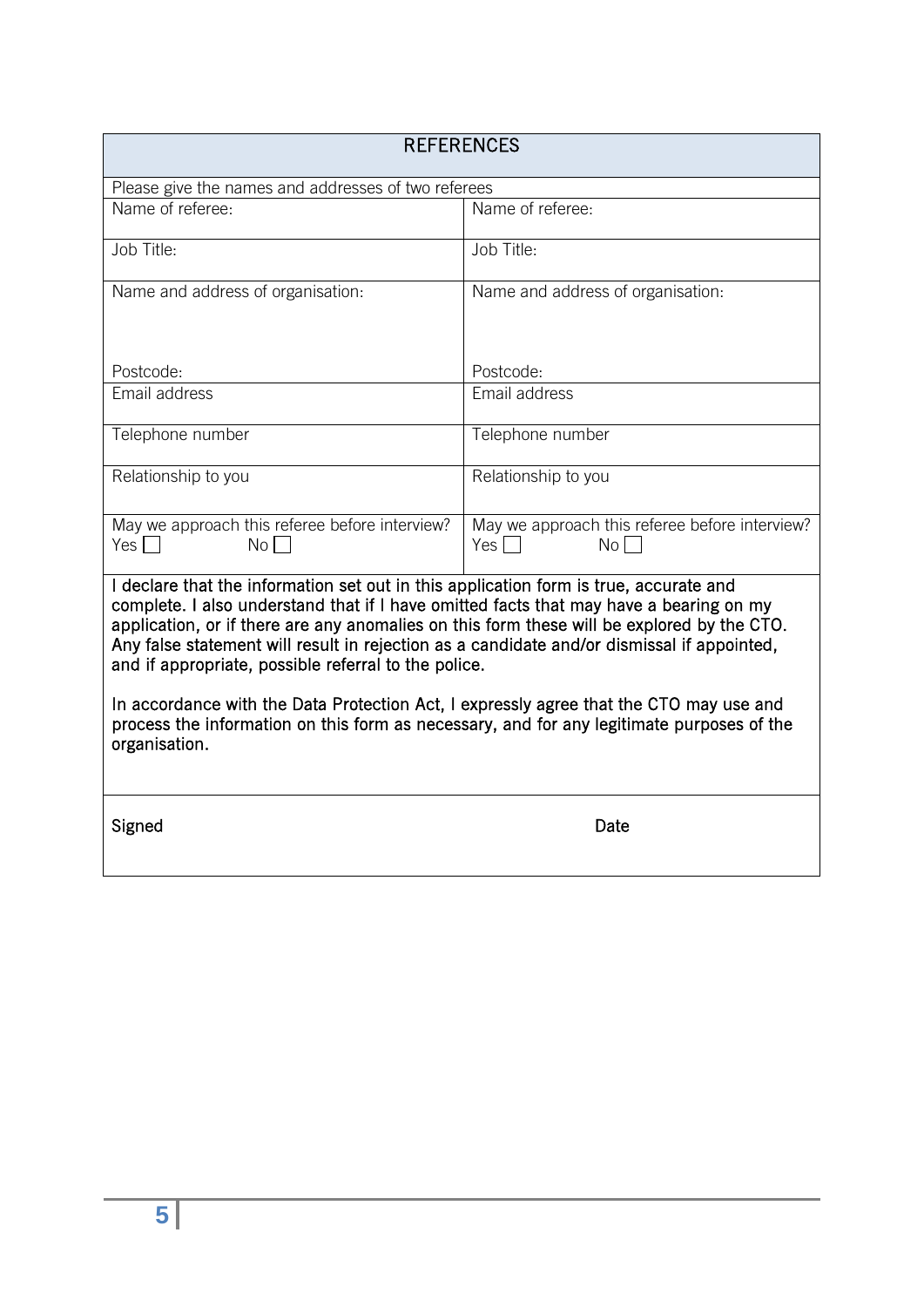## PERSONAL STATEMENT

 Please state the approach you propose to adopt to deliver the tasks of the position you applied for, using your knowledge, skills, experience and personal qualities, in no more than 500 words.

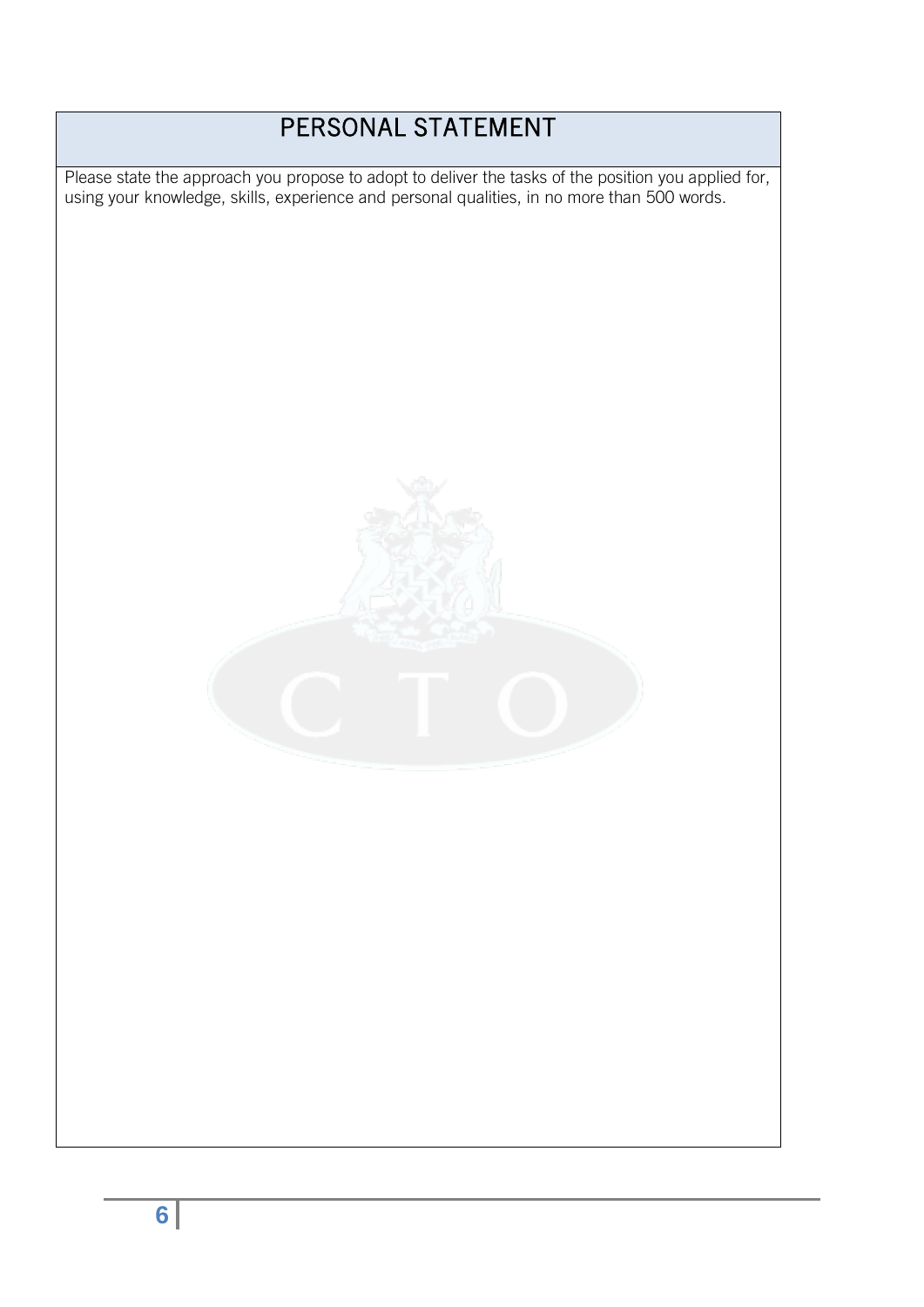## RECRUITMENT MONITORING FORM

#### STRICTLY CONFIDENTIAL

#### This sheet will be separated from your application form upon receipt and does not form part of the selection process.

### Application for the post of: Name:

The CTO aims to be an equal opportunities employer, and selects staff on merit, irrespective of race, colour, nationality, ethnic or national origins, gender, marital status, family responsibility, age, disability, sexual orientation, trade union activity, or religious belief. In order to monitor the effectiveness of our equality policy, the CTO would appreciate if applicants complete this form. In accordance with Data Protection Act 1988, the information you have provided will only be used for the purposes of equality monitoring. The information will be used in summary form only to improve our services and processes.

#### What is your Ethnic Group

Choose ONE section from A to E, then tick the appropriate box to indicate your cultural background

|    | White                                        | D. | <b>Black or Black British</b>                 |
|----|----------------------------------------------|----|-----------------------------------------------|
|    | <b>British</b>                               |    | Caribbean                                     |
|    | Irish                                        |    | African                                       |
|    | Any other White background, please write in: |    | Any other Black background, please write in:  |
| Β. | Mixed<br>White and Black Caribbean           | E. | Chinese or other ethnic group                 |
|    |                                              |    | Chinese                                       |
|    | White and Black African                      |    | Other, please write in                        |
|    | White and Asian                              |    |                                               |
|    | Any other Mixed background, please write in: |    |                                               |
|    |                                              | F. | I do not wish to provide this<br>information. |
| C. | Asian or Asian British                       |    |                                               |
|    | Indian                                       |    |                                               |
|    | Pakistani                                    |    |                                               |
|    | Bangladeshi                                  |    |                                               |
|    | Sikh                                         |    |                                               |
|    | Any other Asian background, please write in: |    |                                               |
|    |                                              |    |                                               |